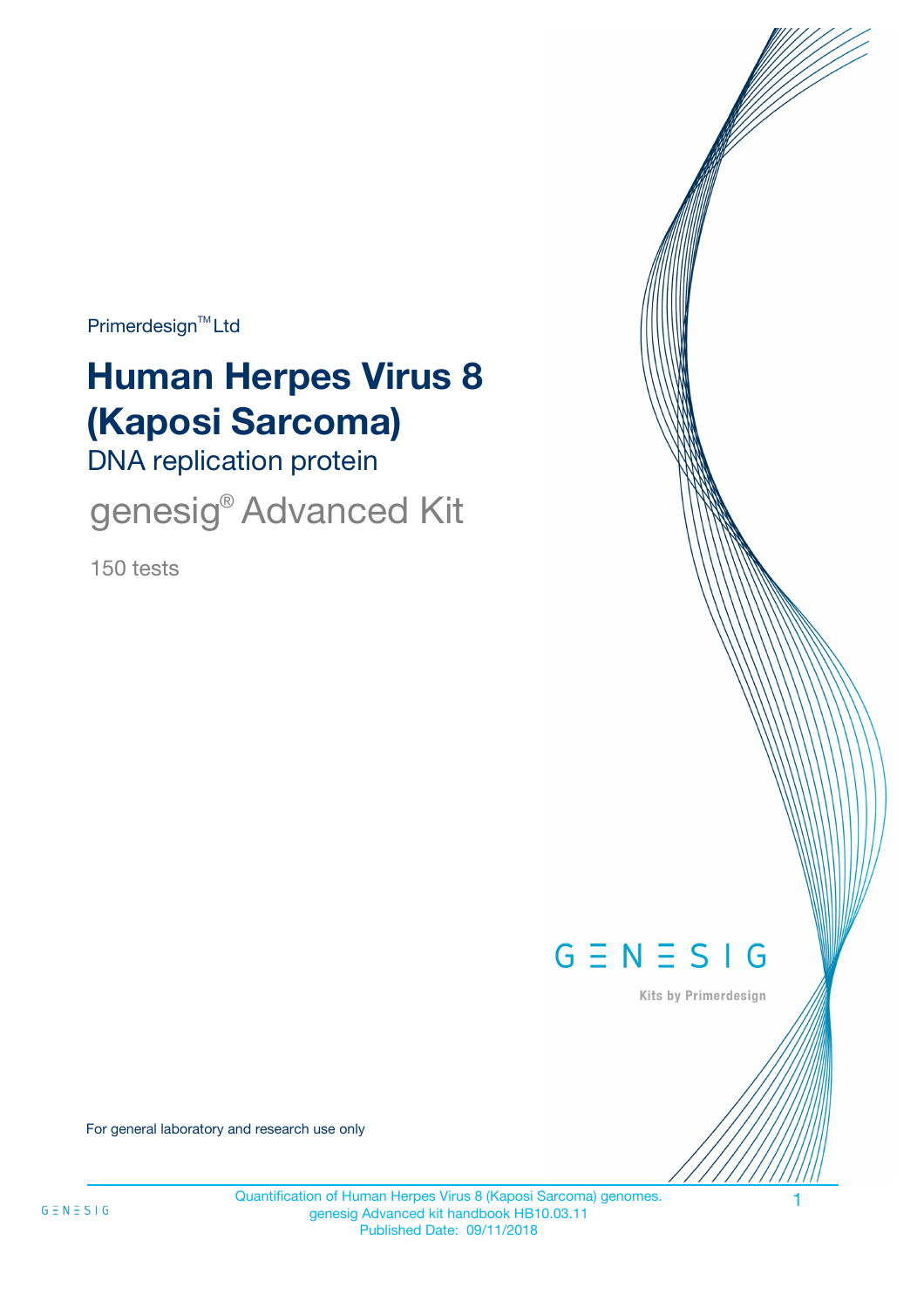# Introduction to Human Herpes Virus 8 (Kaposi Sarcoma)

KSHV is one of the most interesting subjects in virology since it is a new model virus that shows how viruses can cause tumors. KSHV is something of a molecular Rosetta stone, since it possesses many genes that are known to cause human cancers but at the same time it has a clear relationship to other, more obscure tumor viruses. For this reason, it is a missing link that allows us to interpret the molecular virology of tumor viruses in terms of modern cancer biology.

KSHV is a herpesvirus, and is a large double-stranded DNA virus with a protein covering that packages its nucleic acids, called the virion, which is then surrounded by an amorphous protein layer called the tegument, and finally enclosed in a lipid envelope derived in part from the cell membrane. KSHV has a genome which is approximately 165,000 nucleic acid bases in length. It is a rhadinovirus, and is remarkable since it has stolen numerous genes from host cells including genes that encode for complement-binding protein, IL-6, BCL-2, cyclin-D, a G protein-coupled receptor, interferon regulatory factor and Fas-ligand inhibitory protein (FLIP), as well as DNA synthesis proteins including dihydrofolate reductase, thymidine kinase, thymidylate synthetase, DNA polymerase and many others. While no other human tumor virus possesses these same genes, many of these genes target the same cellular pathways targeted by other tumor viruses illustrating that at a basic level, all tumor viruses appear to attack the same cellular control pathways, so-called tumor suppressor pathways.

After infection, the virus enters into lymphocytes where it remains in a latent ("quiet") state. The virus exists as a naked circular piece of DNA called an episome and uses the cellular replication machinery to replicate itself. Various signals such as inflammation may provoke the virus to enter into "lytic replication". When this occurs, the viral episome starts replicating itself in the form of linear DNA molecules that are packaged into virus particles which are expelled from the cell, to infect new cells or to be transmitted to a new host. When the virus enters into lytic replication, thousands of virus particles can be made from a single cell, which usually results in cell death.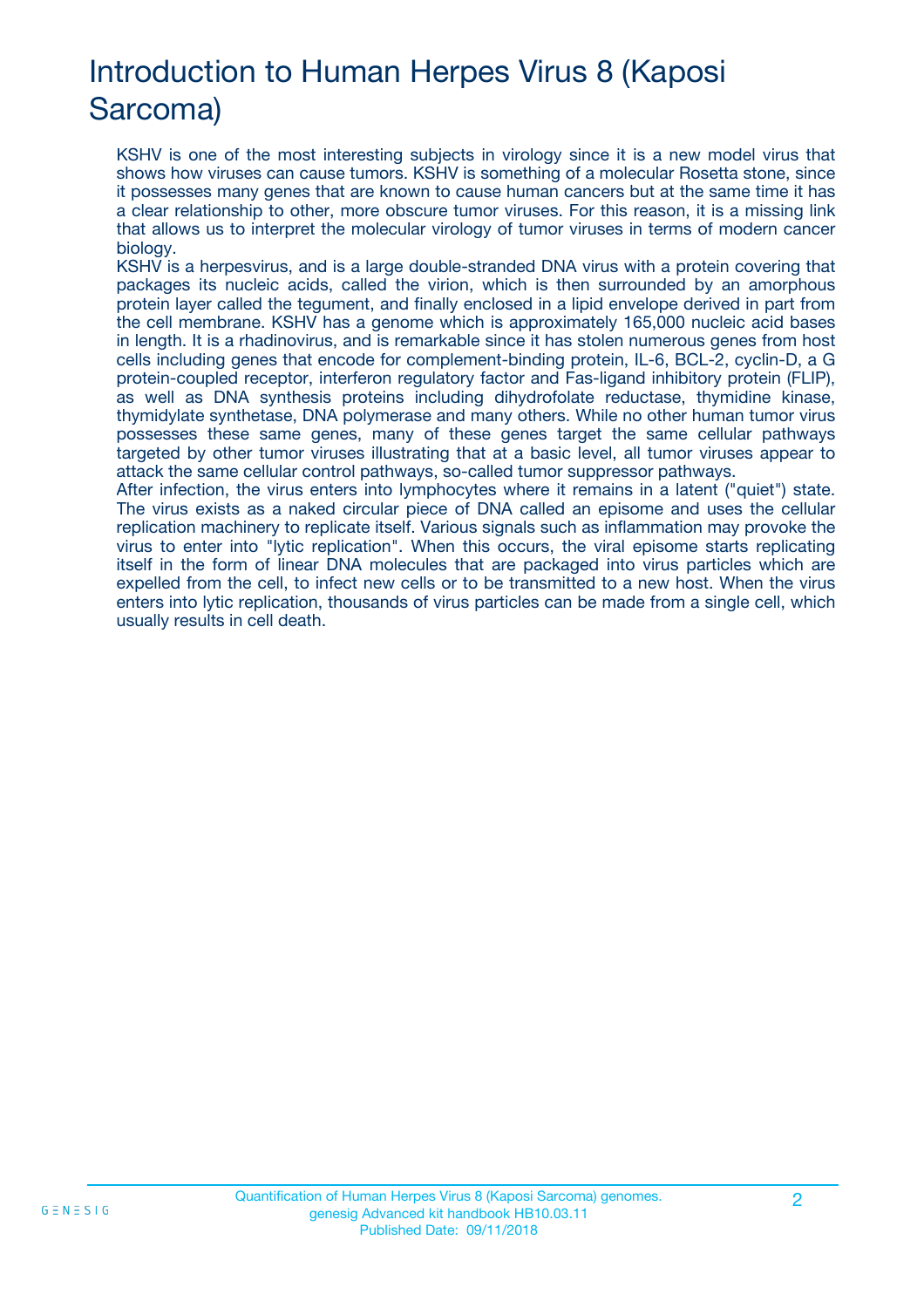# **Specificity**

The Primerdesign genesig Kit for Human Herpes Virus 8 (Kaposi Sarcoma) (HHV8) genomes is designed for the in vitro quantification of HHV8 genomes. The kit is designed to have a broad detection profile. Specifically, the primers represent 100% homology with over 95% of the NCBI database reference sequences available at the time of design.

The dynamics of genetic variation means that new sequence information may become available after the initial design. Primerdesign periodically reviews the detection profiles of our kits and when required releases new versions.

The primers have 100% homology with over 95% of reference sequences contained in the NCBI database for HHV8 including U75698, U93872 and AF148805. However, due to the inherent instability of viral genomes, it is not possible guarantee quantification of all clinical isolates.

If you require further information, or have a specific question about the detection profile of this kit then please send an e.mail to enquiry@primerdesign.co.uk and our bioinformatics team will answer your question.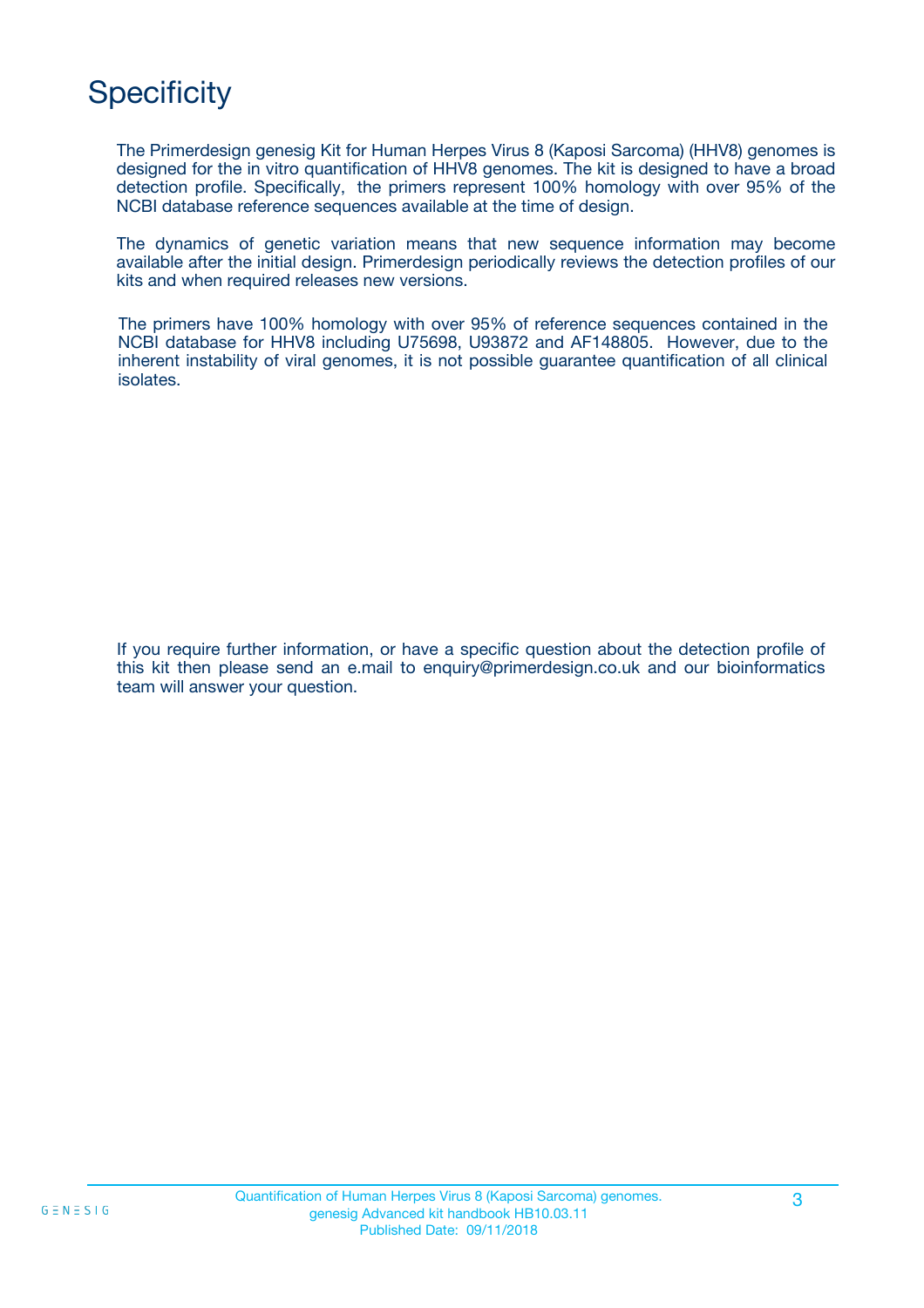### Kit contents

- **HHV8 specific primer/probe mix (150 reactions BROWN)** FAM labelled
- **HHV8 positive control template (for Standard curve RED)**
- **Internal extraction control primer/probe mix (150 reactions BROWN)** VIC labelled as standard
- **Internal extraction control DNA (150 reactions BLUE)**
- **Endogenous control primer/probe mix (150 reactions BROWN)** FAM labelled
- **RNase/DNase free water (WHITE)** for resuspension of primer/probe mixes
- **Template preparation buffer (YELLOW)** for resuspension of internal control template, positive control template and standard curve preparation

### Reagents and equipment to be supplied by the user

#### **Real-time PCR Instrument**

#### **Extraction kit**

This kit is recommended for use with genesig Easy DNA/RNA extraction kit. However, it is designed to work well with all processes that yield high quality RNA and DNA with minimal PCR inhibitors.

#### **oasig**TM **lyophilised or Precision**®**PLUS 2X qPCR Master Mix**

This kit is intended for use with oasig or PrecisionPLUS2X qPCR Master Mix.

**Pipettors and Tips**

**Vortex and centrifuge**

#### **Thin walled 1.5 ml PCR reaction tubes**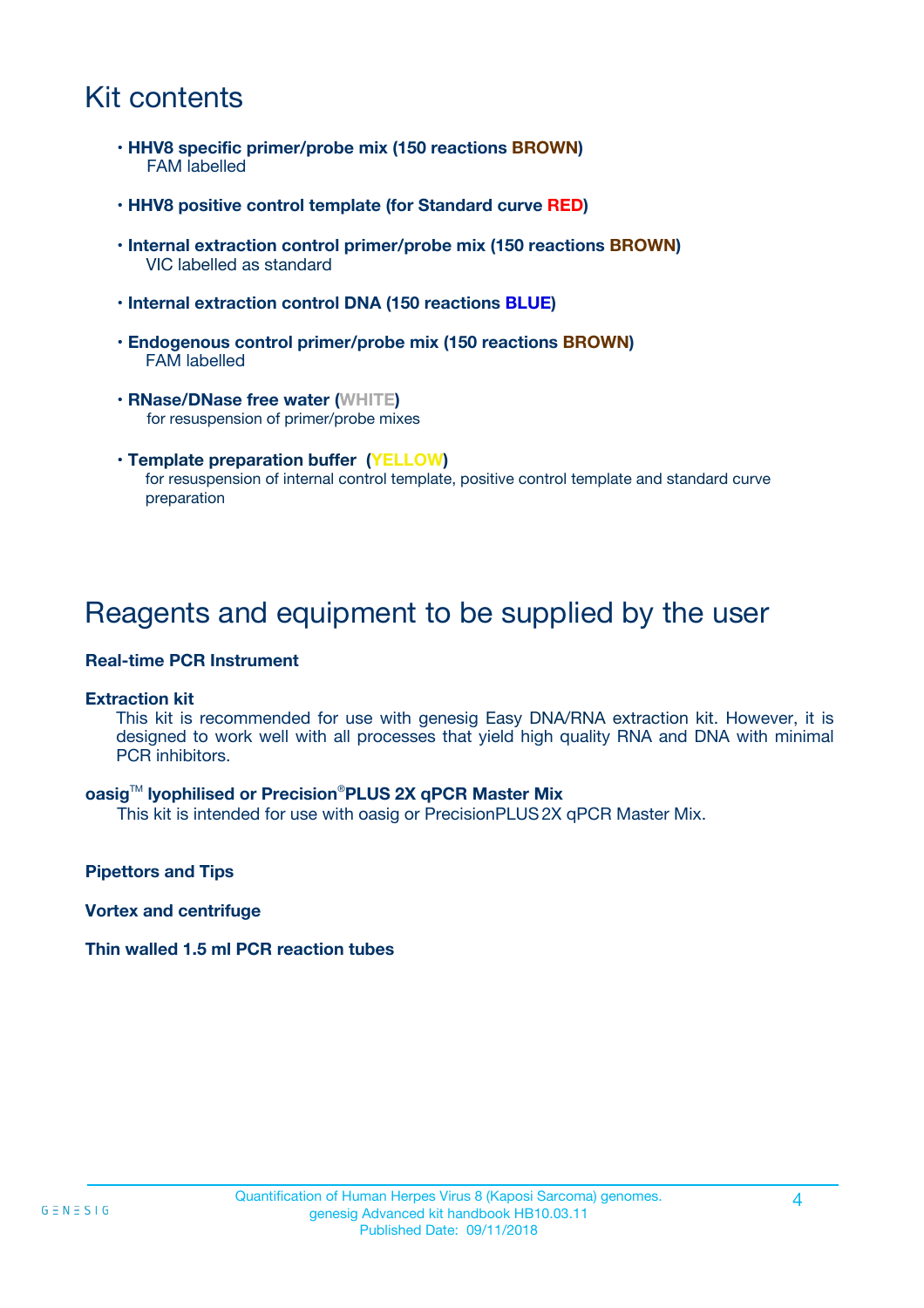### Kit storage and stability

This kit is stable at room temperature but should be stored at -20ºC on arrival. Once the lyophilised components have been resuspended they should not be exposed to temperatures above -20°C for longer than 30 minutes at a time and unnecessary repeated freeze/thawing should be avoided. The kit is stable for six months from the date of resuspension under these circumstances.

If a standard curve dilution series is prepared this can be stored frozen for an extended period. If you see any degradation in this serial dilution a fresh standard curve can be prepared from the positive control.

Primerdesign does not recommend using the kit after the expiry date stated on the pack.

### Suitable sample material

All kinds of sample material suited for PCR amplification can be used. Please ensure the samples are suitable in terms of purity, concentration, and DNA integrity (An internal PCR control is supplied to test for non specific PCR inhibitors). Always run at least one negative control with the samples. To prepare a negative-control, replace the template DNA sample with RNase/DNase free water.

### Dynamic range of test

Under optimal PCR conditions genesig HHV8 detection kits have very high priming efficiencies of >95% and can detect less than 100 copies of target template.

### Notices and disclaimers

This product is developed, designed and sold for research purposes only. It is not intended for human diagnostic or drug purposes or to be administered to humans unless clearly expressed for that purpose by the Food and Drug Administration in the USA or the appropriate regulatory authorities in the country of use. During the warranty period Primerdesign genesig detection kits allow precise and reproducible data recovery combined with excellent sensitivity. For data obtained by violation to the general GLP guidelines and the manufacturer's recommendations the right to claim under guarantee is expired. PCR is a proprietary technology covered by several US and foreign patents. These patents are owned by Roche Molecular Systems Inc. and have been sub-licensed by PE Corporation in certain fields. Depending on your specific application you may need a license from Roche or PE to practice PCR. Additional information on purchasing licenses to practice the PCR process may be obtained by contacting the Director of Licensing at Roche Molecular Systems, 1145 Atlantic Avenue, Alameda, CA 94501 or Applied Biosystems business group of the Applera Corporation, 850 Lincoln Centre Drive, Foster City, CA 94404. In addition, the 5' nuclease assay and other homogeneous amplification methods used in connection with the PCR process may be covered by U.S. Patents 5,210,015 and 5,487,972, owned by Roche Molecular Systems, Inc, and by U.S. Patent 5,538,848, owned by The Perkin-Elmer Corporation.

# Trademarks

Primerdesign™ is a trademark of Primerdesign Ltd.

genesig $^\circledR$  is a registered trademark of Primerdesign Ltd.

The PCR process is covered by US Patents 4,683,195, and 4,683,202 and foreign equivalents owned by Hoffmann-La Roche AG. BI, ABI PRISM® GeneAmp® and MicroAmp® are registered trademarks of the Applera Genomics (Applied Biosystems Corporation). BIOMEK® is a registered trademark of Beckman Instruments, Inc.; iCycler™ is a registered trademark of Bio-Rad Laboratories, Rotor-Gene is a trademark of Corbett Research. LightCycler™ is a registered trademark of the Idaho Technology Inc. GeneAmp®, TaqMan® and AmpliTaqGold® are registered trademarks of Roche Molecular Systems, Inc., The purchase of the Primerdesign™ reagents cannot be construed as an authorization or implicit license to practice PCR under any patents held by Hoffmann-LaRoche Inc.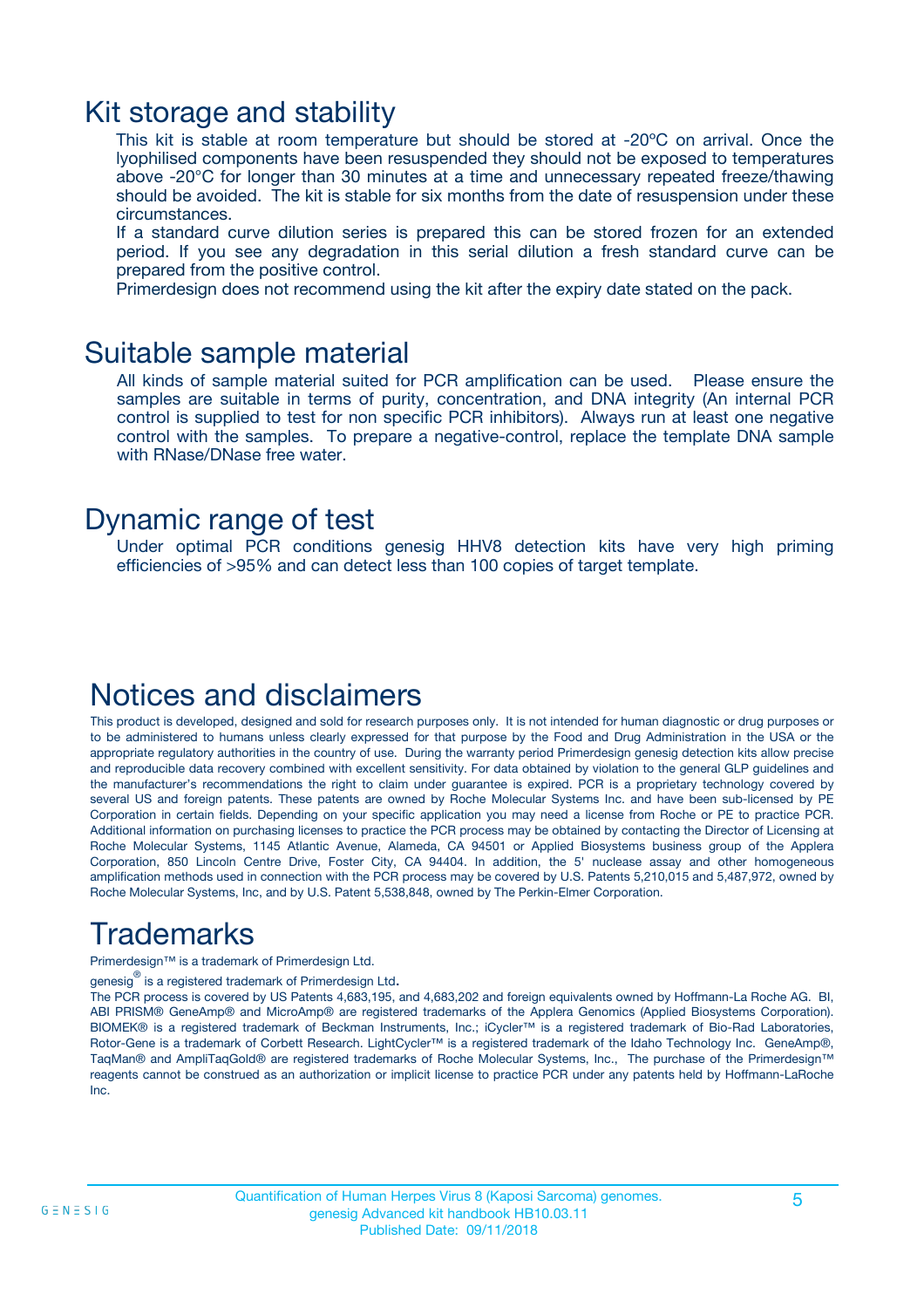### Principles of the test

#### **Real-time PCR**

A HHV8 specific primer and probe mix is provided and this can be detected through the FAM channel.

The primer and probe mix provided exploits the so-called TaqMan® principle. During PCR amplification, forward and reverse primers hybridize to the HHV8 DNA. A fluorogenic probe is included in the same reaction mixture which consists of a DNA probe labeled with a 5`-dye and a 3`-quencher. During PCR amplification, the probe is cleaved and the reporter dye and quencher are separated. The resulting increase in fluorescence can be detected on a range of qPCR platforms.

#### **Positive control**

For copy number determination and as a positive control for the PCR set up, the kit contains a positive control template. This can be used to generate a standard curve of HHV8 copy number / Cq value. Alternatively the positive control can be used at a single dilution where full quantitative analysis of the samples is not required. Each time the kit is used, at least one positive control reaction must be included in the run. A positive result indicates that the primers and probes for detecting the target HHV8 gene worked properly in that particular experimental scenario. If a negative result is obtained the test results are invalid and must be repeated. Care should be taken to ensure that the positive control does not contaminate any other kit component which would lead to false-positive results. This can be achieved by handling this component in a Post PCR environment. Care should also be taken to avoid cross-contamination of other samples when adding the positive control to the run. This can be avoided by sealing all other samples and negative controls before pipetting the positive control into the positive control well.

#### **Negative control**

To validate any positive findings a negative control reaction should be included every time the kit is used. For this reaction the RNase/DNase free water should be used instead of template. A negative result indicates that the reagents have not become contaminated while setting up the run.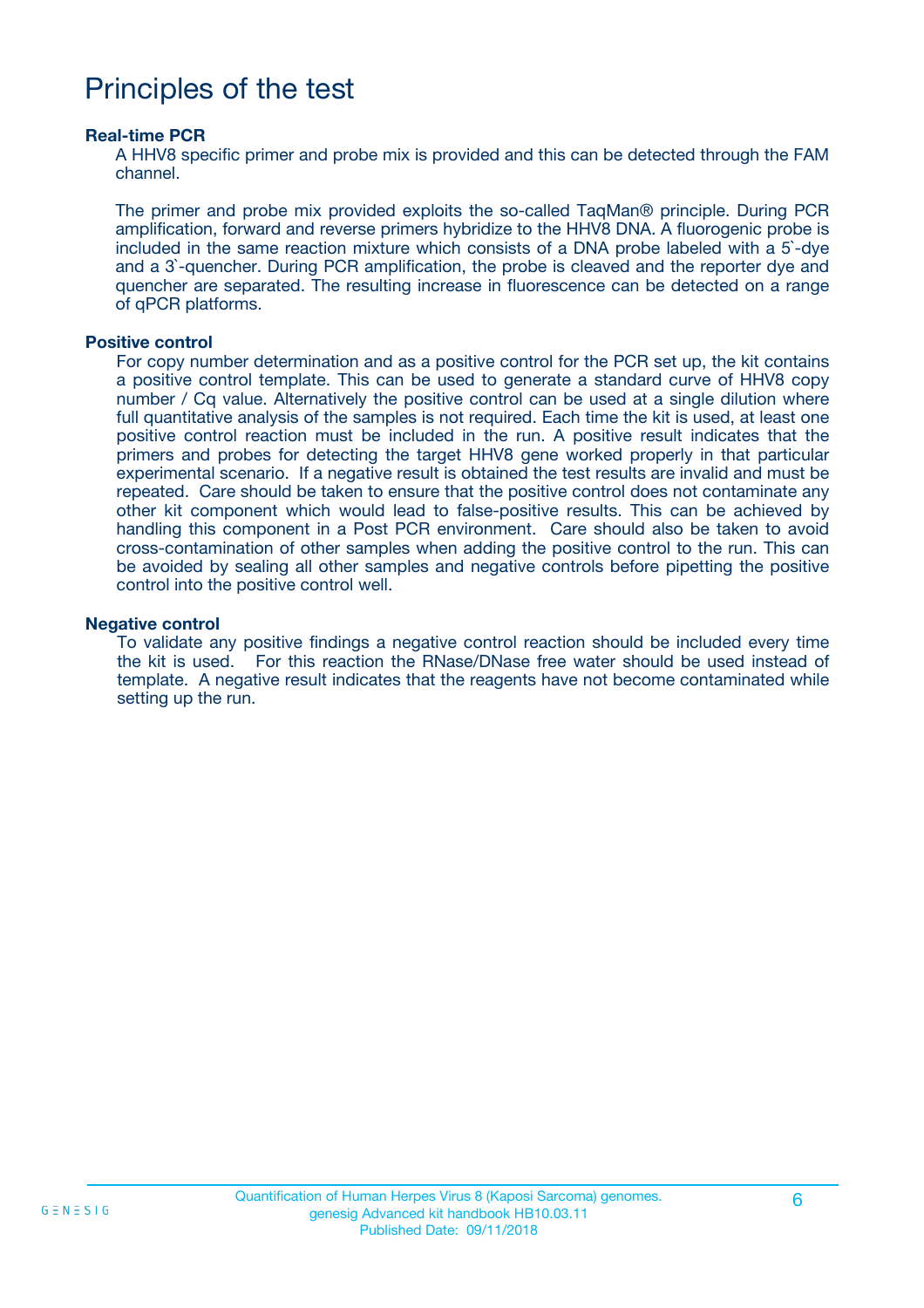#### **Internal DNA extraction control**

When performing DNA extraction, it is often advantageous to have an exogenous source of DNA template that is spiked into the lysis buffer. This control DNA is then co-purified with the sample DNA and can be detected as a positive control for the extraction process. Successful co-purification and qPCR for the control DNA also indicates that PCR inhibitors are not present at a high concentration.

A separate primer and probe mix are supplied with this kit to detect the exogenous DNA using qPCR. The primers are present at PCR limiting concentrations which allows multiplexing with the target sequence primers. Amplification of the control DNA does not interfere with detection of the HHV8 target DNA even when present at low copy number. The Internal control is detected through the VIC channel and gives a Cq value of 28+/-3.

#### **Endogenous control**

To confirm extraction of a valid biological template, a primer and probe mix is included to detect an endogenous gene. Detection of the endogenous control is through the FAM channel and it is NOT therefore possible to perform a multiplex with the HHV8 primers. A poor endogenous control signal may indicate that the sample did not contain sufficient biological material.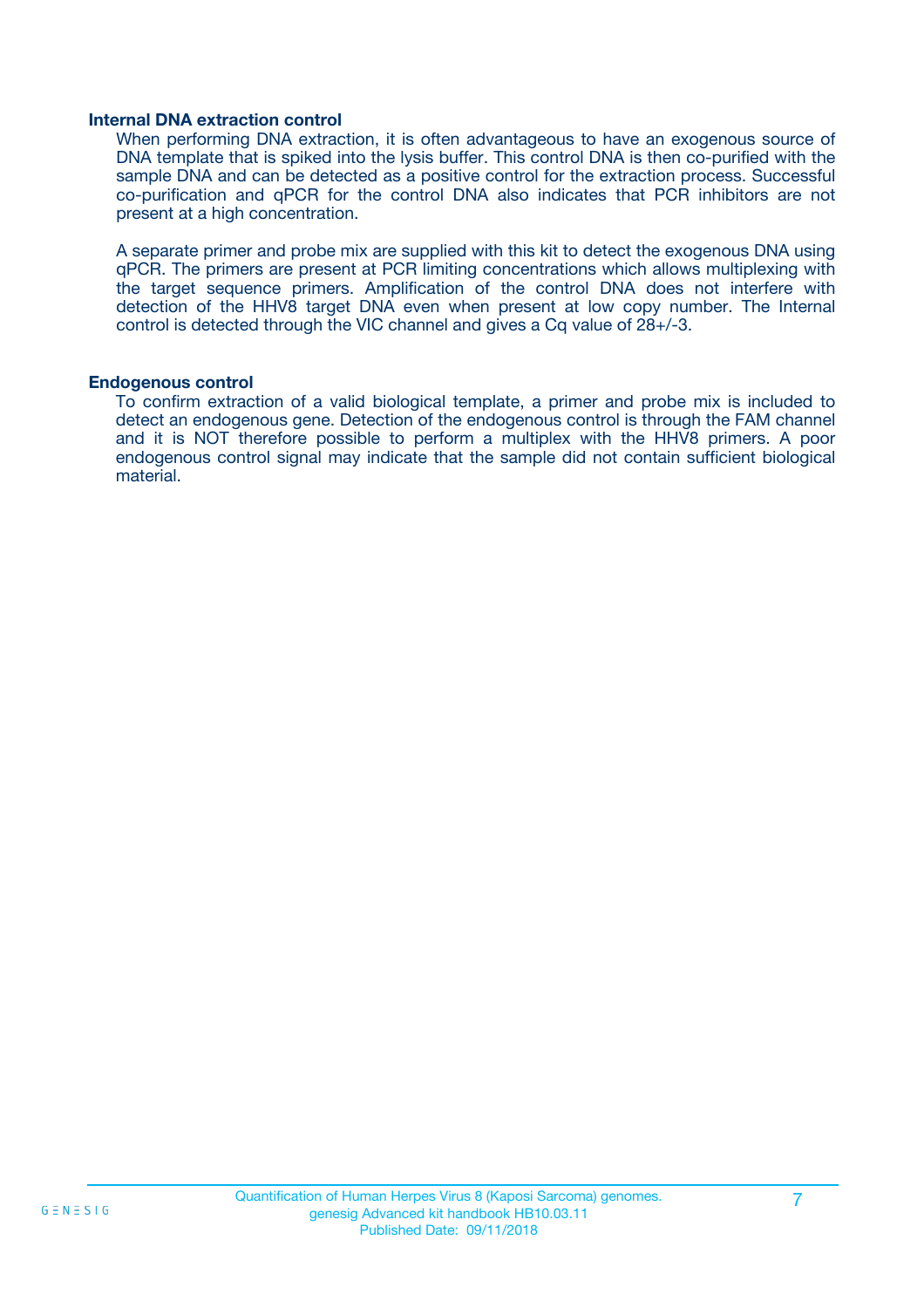### Resuspension protocol

To minimize the risk of contamination with foreign DNA, we recommend that all pipetting be performed in a PCR clean environment. Ideally this would be a designated PCR lab or PCR cabinet. Filter tips are recommended for all pipetting steps.

- **1. Pulse-spin each tube in a centrifuge before opening.** This will ensure lyophilised primer and probe mix is in the base of the tube and is not spilt upon opening the tube.
- **2. Resuspend the primer/probe mixes in the RNase/DNase free water supplied, according to the table below:**

To ensure complete resuspension, vortex each tube thoroughly.

| Component - resuspend in water                       |          |  |
|------------------------------------------------------|----------|--|
| <b>Pre-PCR pack</b>                                  |          |  |
| HHV8 primer/probe mix (BROWN)                        | $165$ µl |  |
| Internal extraction control primer/probe mix (BROWN) | $165$ µl |  |
| Endogenous control primer/probe mix (BROWN)          | 165 µl   |  |

**3. Resuspend the internal control template and positive control template in the template preparation buffer supplied, according to the table below:** To ensure complete resuspension, vortex each tube thoroughly.

| Component - resuspend in template preparation buffer |          |  |  |
|------------------------------------------------------|----------|--|--|
| <b>Pre-PCR heat-sealed foil</b>                      |          |  |  |
| Internal extraction control DNA (BLUE)               |          |  |  |
| <b>Post-PCR heat-sealed foil</b>                     |          |  |  |
| HHV8 Positive Control Template (RED) *               | $500$ µl |  |  |

\* This component contains high copy number template and is a VERY significant contamination risk. It must be opened and handled in a separate laboratory environment, away from the other components.

### DNA extraction

The internal extraction control DNA can be added either to the DNA lysis/extraction buffer or to the DNA sample once it has been resuspended in lysis buffer.

**DO NOT add the internal extraction control DNA directly to the unprocessed biological sample as this will lead to degradation and a loss in signal.**

- **1. Add 4µl of the Internal extraction control DNA (BLUE) to each sample in DNA lysis/extraction buffer per sample.**
- **2. Complete DNA extraction according to the manufacturers protocols.**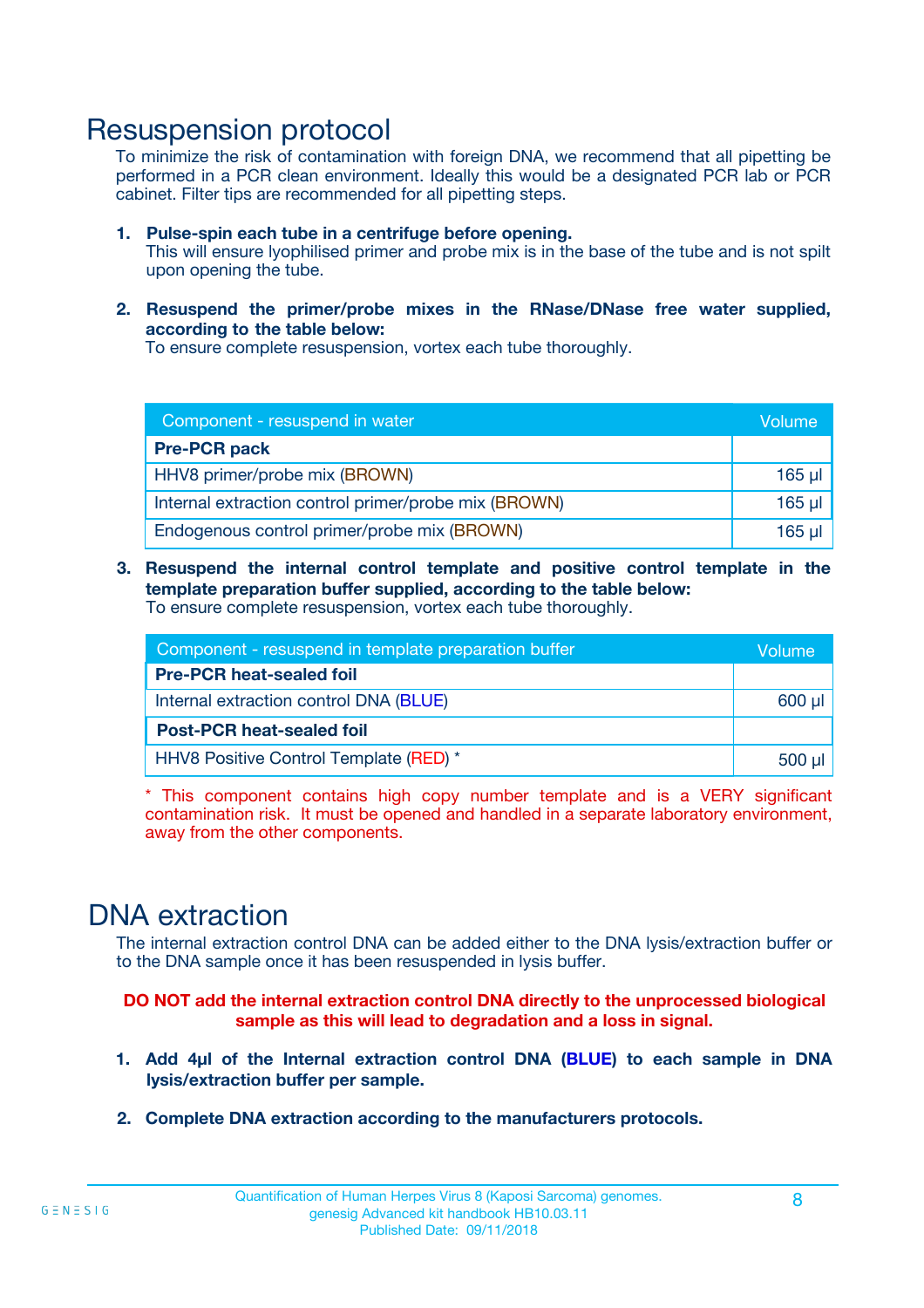# qPCR detection protocol

**1. For each DNA sample prepare a reaction mix according to the table below:** Include sufficient reactions for positive and negative controls.

| Component                                            | Volume   |
|------------------------------------------------------|----------|
| oasig or PrecisionPLUS 2X qPCR Master Mix            | $10 \mu$ |
| HHV8 primer/probe mix (BROWN)                        | 1 µI     |
| Internal extraction control primer/probe mix (BROWN) | 1 µl     |
| <b>RNase/DNase free water (WHITE)</b>                | $3 \mu$  |
| <b>Final Volume</b>                                  | 15 µl    |

**2. For each DNA sample prepare an endogenous control reaction according to the table below (Optional):**

**This control reaction will provide useful information regarding the quality of the biological sample.**

| Component                                   | Volume   |
|---------------------------------------------|----------|
| oasig or PrecisionPLUS 2X qPCR Master Mix   | $10 \mu$ |
| Endogenous control primer/probe mix (BROWN) | 1 µI     |
| <b>RNase/DNase free water (WHITE)</b>       | $4 \mu$  |
| <b>Final Volume</b>                         | 15 µl    |

- **3. Pipette 15µl of each mix into individual wells according to your qPCR experimental plate set up.**
- **4. Prepare sample DNA templates for each of your samples.**
- **5. Pipette 5µl of DNA template into each well, according to your experimental plate set up.**

For negative control wells use 5µl of RNase/DNase free water. The final volume in each well is 20ul.

**6. If a standard curve is included for quantitative analysis, prepare a reaction mix according to the table below:**

| Component                                 | Volume     |
|-------------------------------------------|------------|
| oasig or PrecisionPLUS 2X qPCR Master Mix | 10 µl      |
| HHV8 primer/probe mix (BROWN)             |            |
| <b>RNase/DNase free water (WHITE)</b>     | $4 \mu$    |
| <b>Final Volume</b>                       | $15$ $\mu$ |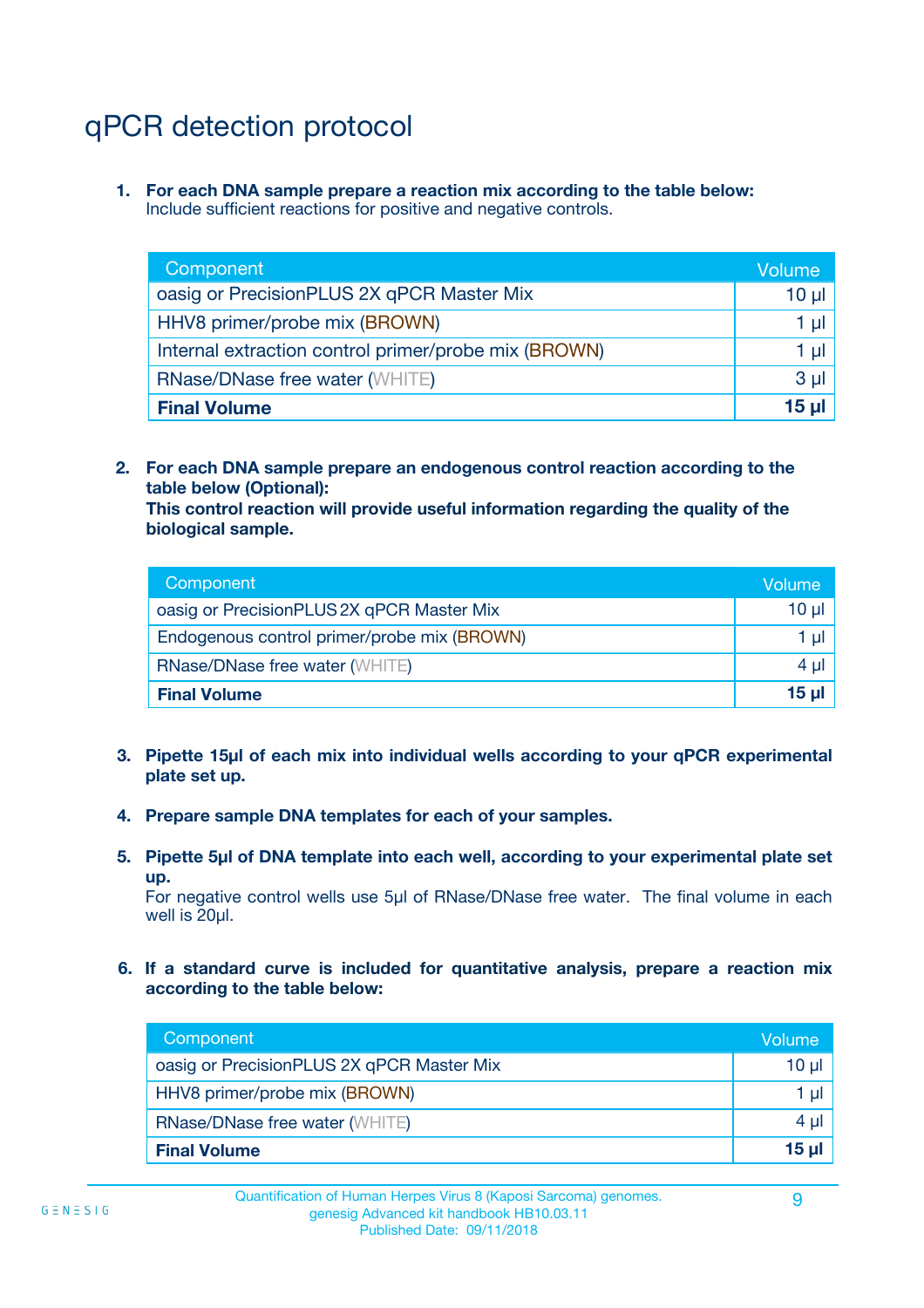#### **7. Preparation of standard curve dilution series.**

- 1) Pipette 90µl of template preparation buffer into 5 tubes and label 2-6
- 2) Pipette 10µl of Positive Control Template (RED) into tube 2
- 3) Vortex thoroughly
- 4) Change pipette tip and pipette 10µl from tube 2 into tube 3
- 5) Vortex thoroughly

Repeat steps 4 and 5 to complete the dilution series

| <b>Standard Curve</b>         | <b>Copy Number</b>     |
|-------------------------------|------------------------|
| Tube 1 Positive control (RED) | $2 \times 10^5$ per µl |
| Tube 2                        | $2 \times 10^4$ per µl |
| Tube 3                        | $2 \times 10^3$ per µl |
| Tube 4                        | $2 \times 10^2$ per µl |
| Tube 5                        | 20 per µl              |
| Tube 6                        | 2 per µl               |

**8. Pipette 5µl of standard template into each well for the standard curve according to your experimental plate set up.**

#### The final volume in each well is 20µl.

# qPCR amplification protocol

Amplification conditions using oasig or PrecisionPLUS 2X qPCR Master Mix.

|             | <b>Step</b>       | <b>Time</b>     | Temp    |
|-------------|-------------------|-----------------|---------|
|             | Enzyme activation | 2 min           | 95 °C   |
| Cycling x50 | Denaturation      | 10 <sub>s</sub> | 95 $°C$ |
|             | DATA COLLECTION * | 60 s            | 60 °C   |

\* Fluorogenic data should be collected during this step through the FAM and VIC channels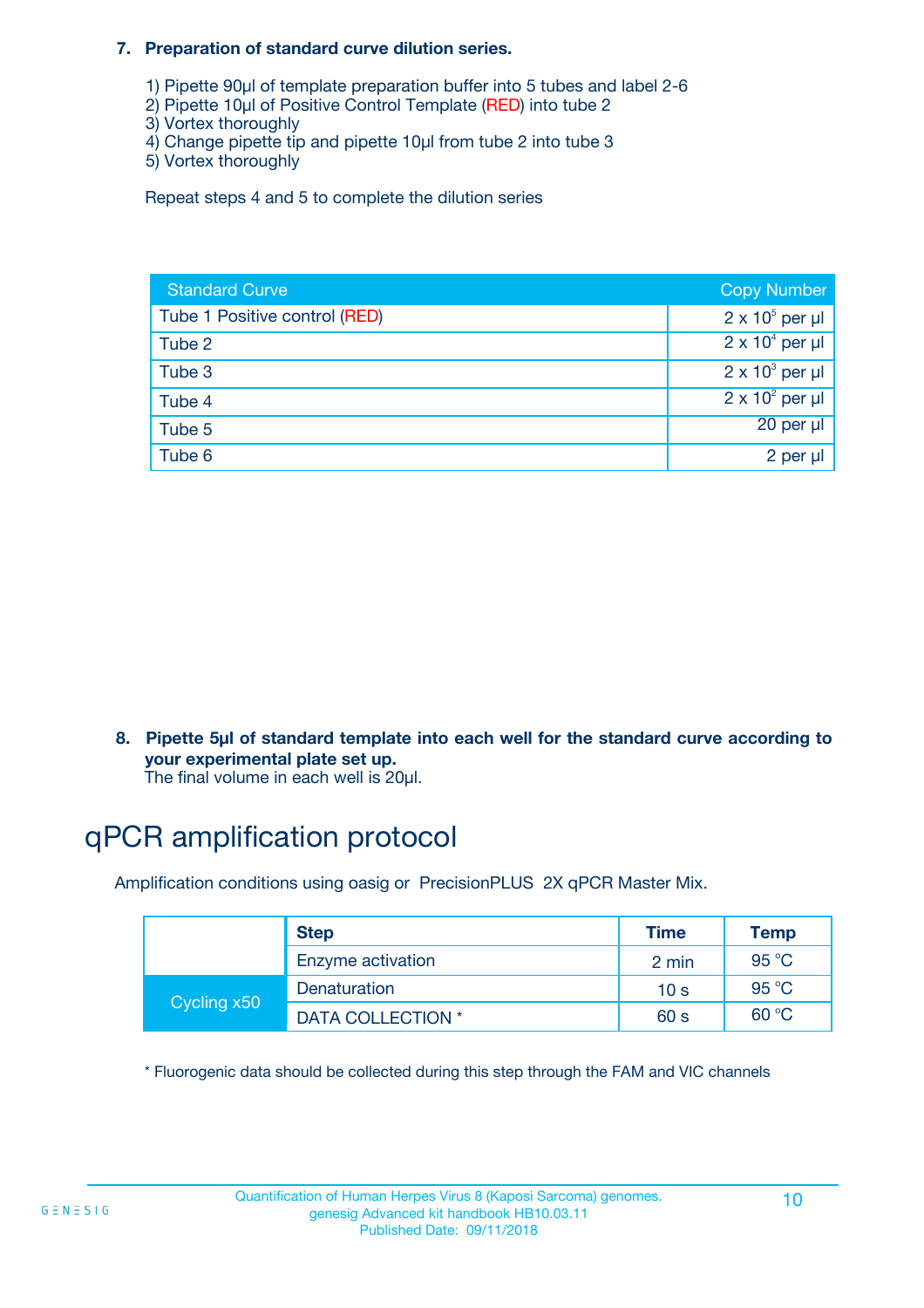# Interpretation of results

| <b>Target</b><br>(FAM) | <b>Internal</b><br>control<br>(NIC) | <b>Positive</b><br>control | <b>Negative</b><br>control | Interpretation                                                                                                  |
|------------------------|-------------------------------------|----------------------------|----------------------------|-----------------------------------------------------------------------------------------------------------------|
| $\leq 30$              | $+ 1 -$                             | ÷                          |                            | <b>POSITIVE QUANTITATIVE RESULT</b><br>calculate copy number                                                    |
| > 30                   | ٠                                   | ÷                          |                            | <b>POSITIVE QUANTITATIVE RESULT</b><br>calculate copy number                                                    |
| > 30                   |                                     | ÷                          |                            | <b>POSITIVE QUALITATIVE RESULT</b><br>do not report copy number as this<br>may be due to poor sample extraction |
|                        | ÷                                   | ÷                          |                            | <b>NEGATIVE RESULT</b>                                                                                          |
| $+ 1 -$                | $+ 1 -$                             | ÷                          | $\leq$ 35                  | <b>EXPERIMENT FAILED</b><br>due to test contamination                                                           |
| $+$ / -                | $+ 1 -$                             | ÷                          | > 35                       | $\star$                                                                                                         |
|                        |                                     | ÷                          |                            | <b>SAMPLE PREPARATION FAILED</b>                                                                                |
|                        |                                     |                            | $+$ /                      | <b>EXPERIMENT FAILED</b>                                                                                        |

Positive control template (**RED**) is expected to amplify between Cq 16 and 23. Failure to satisfy this quality control criterion is a strong indication that the experiment has been compromised.

\*Where the test sample is positive and the negative control is positive with a  $Ca > 35$ , the sample must be reinterpreted based on the relative signal strength of the two results:



If the sample amplifies  $> 5$  Cq earlier than the negative control then the sample should be reinterpreted (via the table above) with the negative control verified as negative.



If the sample amplifies  $< 5$  Cq earlier than the negative control then the positive sample result is invalidated and<br>the result should be determined  $the$  result should be inconclusive due to test contamination. The test for this sample should be repeated.